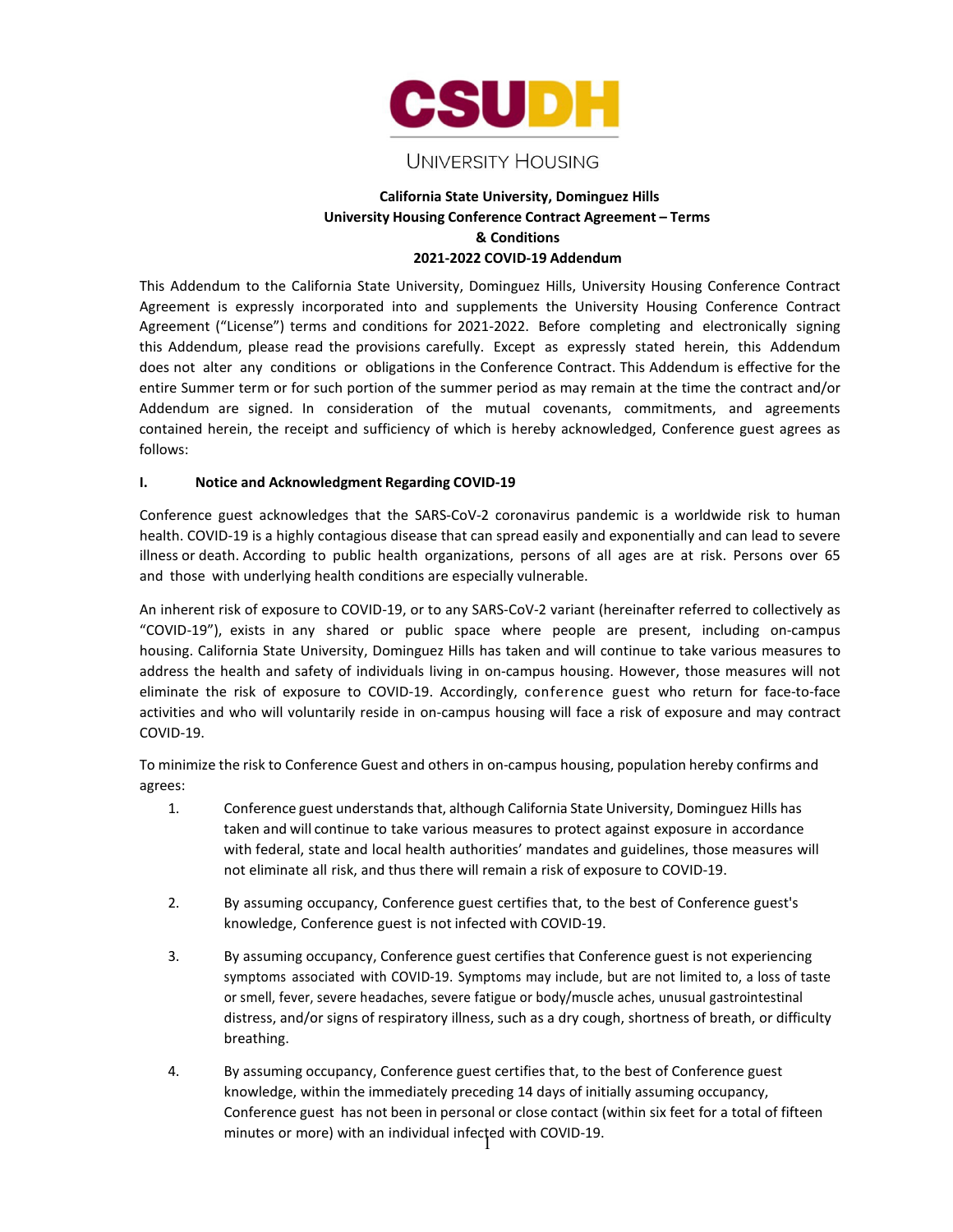5.Conference guest understands and agrees that the exclusive purpose for which California State University,

**I** Dominguez Hills is providing voluntary housing is to enable Conference guest to complete and/or participate in a campus educational program, but that participating in housing is not required and is done so on a voluntary basis by Conference guest . Voluntarily accessing or allowing access to campus housing could expose Conference guest or others to COVID-19.

#### **II. Campus Right of Entry**

In addition to the conditions and situations outlined in the Conference contract Agreement, Conference guest must leave the contracted premises to which Conference guest is assigned as reasonably requested during Health and Safety Inspections, custodial services, maintenance repairs, or any other inspection in order to practice safe physical distancing and reduce risk of exposure to COVID-19 (or other infectious diseases) or when entry to the contracted premises is legally required by a California State University, Dominguez Hills representative.

#### **III. COVID-19 Preparedness**

In addition to any item(s) that Conference guest is required to maintain under the Conference contract Agreement, Conference guest is required to procure and maintain the following healthcare supplies and personal protective equipment, such that these supplies will be accessible to Conference guest while on campus and living in campus housing:

- 1. Hand sanitizer (at least 70% alcohol base);
- 2. Appropriate face coverings, as defined by state and local health authorities, and the University; and
- 3. A thermometer.

### **IV. COVID-19 Occupancy Requirements**

- 1. Conference guest agrees to comply with the directives, policies, and orders of California State University, Dominguez Hills and the Board of Trustees of the California State University (collectively, the "University"), and state and local health authorities related to COVID-19, as may be amended from time to time during the term of this Conference contract and Addendum, including, but not limited to, all requirements for protective masking/face covering, social distancing, testing, isolation, quarantine, and immunization.
- 2. Conference guest agrees to comply with all applicable federal, state, and local public health laws, regulations, orders, and guidance related to COVID-19, as may be amended from time to time during the term of this License.
- 3. Conference guest agrees to comply with any COVID-19 testing protocols that may be required by the University and to reasonably cooperate with the University in discharging Conference guest obligations under this section.
- 4. Conference guest understands and agrees that COVID-19 immunization will be required by the University to participate in on-campus activities for the 2021-2022 summer term including instruction and on-campus housing, in accordance with CSU systemwide policy. Conference guest agrees to submit the COVID-19 Self-Certification form and provide the University with certification of vaccination within the time period and in the manner requested by the University.

#### **V. Confirmed Positive or Exposure to COVID-19 Procedures**

1. In the event that Conference guest develops COVID-19 symptoms, tests positive for COVID-19, and/or is exposed to someone known or believed to be infected with COVID-19, Licensee will notify the University's COVID-19 Reporting Hotline at (310) 243-2076 in compliance with the notification protocols outlined on the University's COVID-19 webpage, found at  $2$